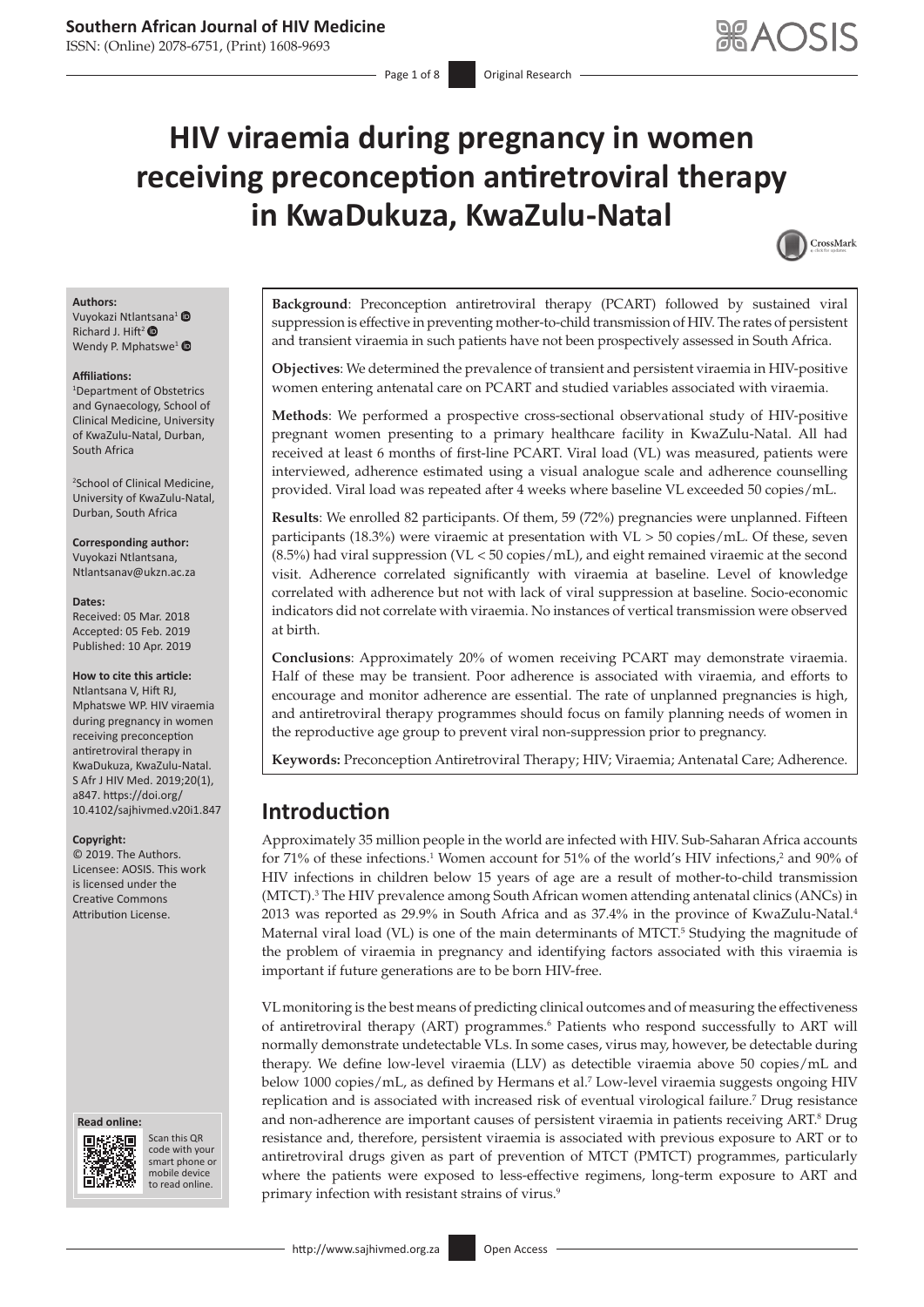<span id="page-1-2"></span><span id="page-1-0"></span>Transient viraemia is defined as an episode of LLV that occurs in the presence of effective ART and is confirmed by viral suppression before and after the period of viraemia, with measurements taken at least 30 days apart.<sup>[10](#page-6-5)[,11](#page-6-6)</sup> Although transient viraemia has been attributed to immune activation of latently infected cells, resulting in release of HIV RNA particles with ongoing replication of both antiretroviralsensitive and antiretroviral-resistant virus,<sup>12</sup> recent studies suggest that immune activation may in fact be established before ART initiation and persist during viral suppression and is therefore not responsible for LLV.[13](#page-6-8) High pretreatment VL has been associated with higher incidence of transient viraemia as viral reservoirs tend to be higher.<sup>11</sup> Transient viraemia is associated with increased risk of viral resistance and eventual virological failure, particularly if recurrent.<sup>11,[14](#page-6-9)[,15](#page-6-10)</sup>

<span id="page-1-5"></span><span id="page-1-3"></span>The United Nations Programme on HIV/AIDS set a goal of 90% of viral suppression in patients receiving ART by 2020.[16](#page-6-11)[,17](#page-6-12) Current South African performance falls short of this. Recent prospective studies of patients receiving ART have found LLV rates varying from 18% to 31%.<sup>7,[17](#page-6-12),18</sup> Approximately half of these patients with LLV eventually develop virological treatment failure.7 When maternal viraemia is completely suppressed throughout pregnancy, the rate of MTCT is reduced to below 0.5%, [19](#page-6-14) whereas the rate of transmission in the absence of therapy lies between 15% and 45%.<sup>7[,20](#page-6-15)</sup>

<span id="page-1-10"></span>In the mother receiving ART, higher perinatal transmission rates occur with LLV than when the VL is below 50 copies/mL,<sup>15</sup> and the risk is increased where episodes of viraemia occur during the pregnancy.<sup>21</sup> Adequate VL suppression reduces the MTCT risk during vaginal delivery to a level where caesarean section offers no advantage.<sup>22</sup>

<span id="page-1-13"></span><span id="page-1-11"></span>Data from low, middle and high-income countries show that by 2011, only about 72% of pregnant women achieved the desirable adherence of 80% to ARVs, with adherence deteriorating in the post-partum period.8,[23](#page-7-0)[,24](#page-7-1) Though previous studies of viraemia in pregnant South African women receiving ART were cross-sectional, Myer et al. studied a group of pregnant HIV-positive women initiated on ART prospectively.[25](#page-7-2) They reported that 23% failed to achieve viral suppression during pregnancy. Of the 77% who were initially suppressed, 6% subsequently developed viraemia, half of whom proved transient whereas the other half developed virological treatment failure. The study noted a striking loss of suppression in the post-partum period. Only 70% of the original cohort that started on ART during pregnancy maintained consistent viral suppression up to 12 months post-partum.<sup>26</sup>

<span id="page-1-15"></span><span id="page-1-14"></span>Reported rates of detectable VL at the time of delivery in patients on ART vary. Cragg et al. reported a rate of 3% in women who enter ANC already on ART,<sup>[27](#page-7-4)</sup> while Myer et al. reported a rate of 27% in patients who initiated ART during pregnancy.[25](#page-7-2) A South African study has shown a correlation between maternal VL at birth and transmission, with the risk being 0.25%, 2% and 8.5%, respectively, with VLs lower than 50, of 50–1000 and more than 1000 copies/mL.[25](#page-7-2)

<span id="page-1-18"></span><span id="page-1-17"></span><span id="page-1-16"></span><span id="page-1-1"></span>Preconception antiretroviral therapy (PCART) is more effective than ART commenced after conception in reducing MTCT, and it is associated with substantial decreases in MTCT.<sup>27,[28](#page-7-5)</sup> Recently, zero transmission rates have been reported from South Africa<sup>29</sup> and Burkina Faso.<sup>30</sup> Although Omole et al. reported a significantly higher rate of viraemia in pregnant South African women compared with non-pregnant women in the period 2007–2008,<sup>[31](#page-7-8)</sup> current opinion holds that pregnancy itself does not impact adversely on VL, whether via physiological or socio-behavioural mechanisms, including adherence.<sup>23,[32](#page-7-9)[,33](#page-7-10)</sup>

<span id="page-1-20"></span><span id="page-1-19"></span><span id="page-1-6"></span><span id="page-1-4"></span>No single study has prospectively followed South African patients on PCART, differentiated transient from persistent viraemia and attempted to correlate these with factors such as adherence and socio-economic indicators. This study was therefore undertaken to quantify the rate of HIV viraemia in pregnant women on PCART, to determine the proportion of women with transient viraemia versus persistent viraemia, to determine factors associated with viraemia and to determine birth HIV status of children born to women on PCART.

# <span id="page-1-8"></span><span id="page-1-7"></span>**Methods**

### <span id="page-1-9"></span>**Study design**

We conducted a cross-sectional observational study where we studied a group of pregnant HIV-positive women who attended the ANC of a primary healthcare facility in the semirural KwaDukuza District of KwaZulu-Natal. Participants were enrolled between November 2016 and April 2017. Pregnant women aged 18 years of age or older who had received ART for a minimum of 24 weeks before conception and whose gestational age did not exceed 30 weeks were invited to participate. Patients on second-line ART were excluded.

<span id="page-1-21"></span><span id="page-1-12"></span>On the assumption that the proportion of patients with viraemia at first presentation is 13%, as previously reported in Cape Town,<sup>34</sup> we predicted that a sample size of 89 patients was necessary to determine the prevalence of viraemia in our participants with a 95% confidence level and an error margin of 7%.

### **Data collection**

<span id="page-1-22"></span>A blood sample for baseline VL was drawn at the first antenatal booking visit. Data were collected by questionnaire, administered by the primary researcher (VN), who is fluent in Zulu, which facilitated the process as all participants were first-language Zulu speakers. Questions were designed to cover past ART history, past PMTCT treatment exposure, sexual history, partner's HIV status and exposure to ART, reproductive health history and a range of socio-economic indicators. The questionnaire was piloted by the researcher. A structured self-adherence questionnaire adapted from the AIDS Counselling and Treatment Group baseline adherence questionnaire<sup>35</sup> with a visual analogue scale (VAS) was administered as a measure of adherence. All participants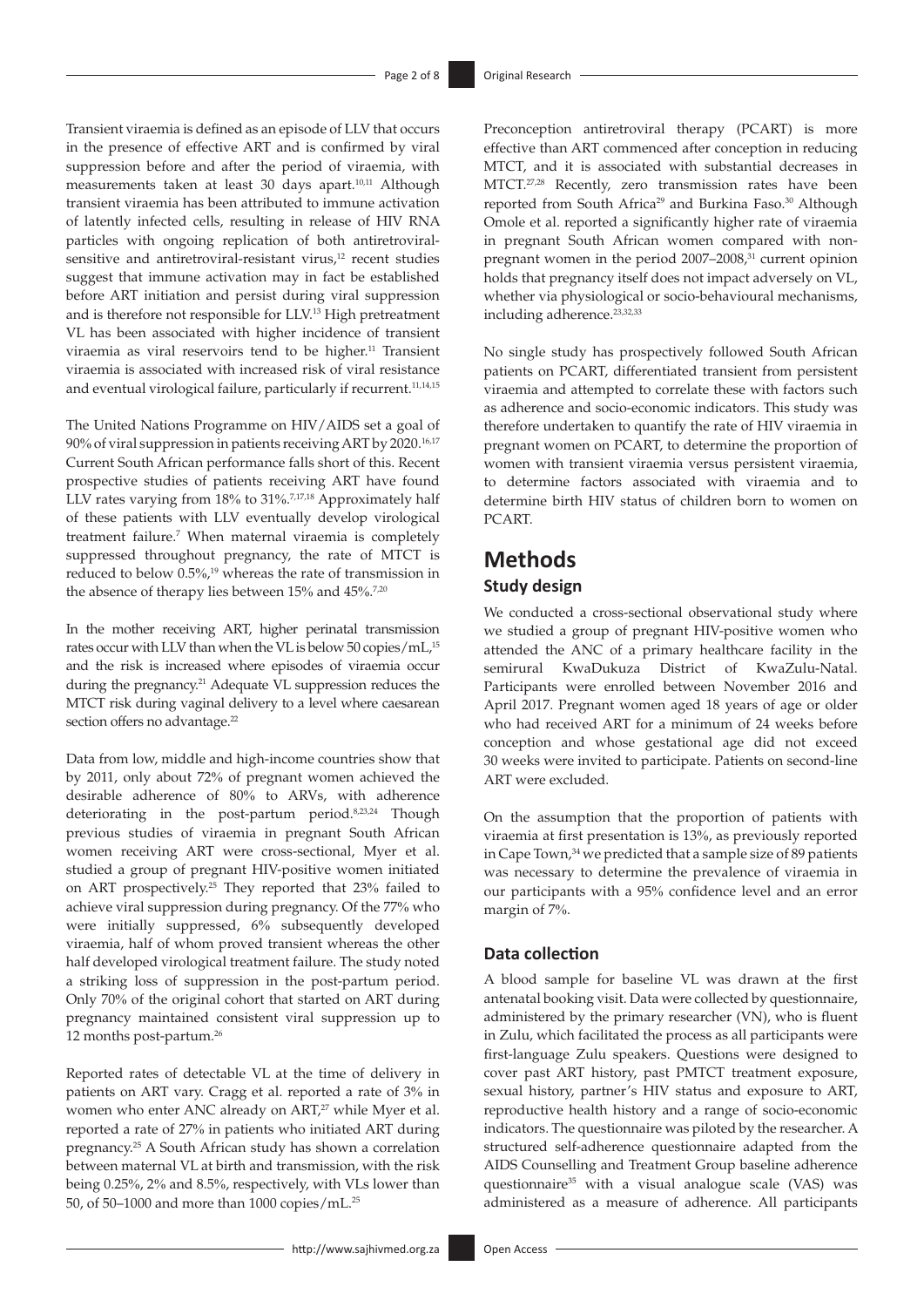were then counselled on adherence and instructed to bring their pills at the next visit for a pill count.

Patients returned one week after the initial interview. A pill count was performed and they were informed of their initial VL results. Participants with any detectable VL received additional adherence counselling.

All participants were requested to return for a final visit after four weeks to repeat the pill count and perform a follow-up VAS. A second VL sample was drawn on those who had a baseline viraemia above 50 copies/mL. Persistently viraemic participants with a VL exceeding 1000 copies/mL were switched to second-line ART according to standard treatment protocols. For the purposes of this study, viral suppression was defined as a VL less than 50 copies/mL, transient viraemia was defined as a VL at any level above 50 copies/mL on the initial test but where viral suppression was achieved on the repeat test, and persistent viraemia as a VL above 50 copies/mL, present on both the initial and the repeat test.

Blood was drawn into EDTA-containing tubes and transported to the National Health Laboratory Service (NHLS), where HIV VL testing was conducted by the Cobas® 8800/6800 HIV-1 test methodology. In the case of neonates, whole blood was collected at birth onto filter cards and then air dried as dried blood spots. Samples were stored on-site in a refrigerator and transported to the regional reference laboratory within the time frame recommend by the NHLS. HIV polymerase chain reaction (PCR) testing was performed using the Roche COBAS® TaqMan® HIV-1 Qualitative Test Version 2 (Roche Molecular Systems, Inc., Branchburg, NJ, USA).

Pregnancy outcomes were determined by accessing the clinic records to review the postnatal consultation. Where necessary, patient records were also accessed from the regional referral hospital, to which patients are referred for antenatal problems such as miscarriage and complicated pregnancies and for management of difficult deliveries. The results of infant HIV PCR tests at birth were obtained from both sources as well as from a search of the computerised records of the NHLS, which is responsible for the testing of all public sector patients.

#### **Data analysis**

Data were captured on a data sheet and transferred to a Microsoft Access database. Statistical analysis was performed using SPSS version 17.9.7 and MedCalc Statistical Software version 17.9.7. Missing data and outliers were verified for correct entry by checking the original source documents.

Categorical variables were compared with chi-square and Fisher's exact tests as appropriate. Ordinal data were described by mean and standard deviation (s.d.) if normally distributed and by median, and by interquartile range (IQR) and range if not. Non-parametric data were compared with the Mann-Whitney U test.

Permission to conduct the study was obtained from the University of KwaZulu-Natal Biomedical Research Ethics Committee (BE286/16).

# **Results**

Three hundred and eighty-six pregnant women presented for booking at the study site within the study period. One hundred and seventy three of these patients (44.8%) were HIV-positive and 94 (54.3%; 95% confidence interval [CI] 47% – 62%) were on PCART. Eighty-two participants (86% of those who potentially met inclusion criteria), selected on the basis of attendance on specific study days, were invited to participate and all enrolled. The mean age of the participants was 30.4 years (SD 6.1, range 18–43 years). The median gestational age at booking was 17 weeks (IQR 12–23, range 4–30). Eleven were first pregnancies (13.4%), and 72 were subsequent pregnancies (86.6%). Fifty-nine pregnancies (72%) were unplanned. The median duration of ART was 46 months (IQR 24–72, range 9–216). Seventy-two participants (87.8%) had disclosed their HIV status to their partner. Sixtytwo participants (75.6%) were aware of their partner's status. Of these, 42 partners were seropositive (67.7%) and 29 of the seropositive partners (69.0%) were themselves on ART.

VL at enrolment and at the 4-week reassessment is shown in Table 1. Of 15 patients initially viraemic, seven showed evidence of viral suppression at the follow-up visit (Figure 1). Information on the outcome of pregnancy was available in 65 patients (79.3%) and is summarised in Table 2. Our participants reported three perinatal transmissions out of 141 live births in previous pregnancies, indicating a historical perinatal transmission rate of 2.1%.

Of the 82 participants, 80 (97.6%) provided information on adherence using the VAS self-reported adherence test. The VAS score correlated significantly with the likelihood of viraemia. The median scores were 92.5 (IQR 30–100) and 100 (IQR 90–100) for the initial viraemia and suppressed group, respectively  $(p = 0.02)$  (Table 3). The VAS showed high specificity for initial viraemia on receiver operating characteristics (ROC) curve analysis (sensitivity 37.7% and specificity 98.5% at a cut-off value of 50, area under curve [AUC] 0.67). Four of the eight patients who demonstrated

| TABLE 1: Viral load at baseline and at 4-week follow-up following intervention. |  |  |
|---------------------------------------------------------------------------------|--|--|
|                                                                                 |  |  |

| Viral load                                            | CI                   | $\boldsymbol{n}$ | $\frac{0}{0}$ |
|-------------------------------------------------------|----------------------|------------------|---------------|
| At initial visit ( $N = 82$ )                         |                      |                  |               |
| Suppressed $(< 50$ copies/mL)                         | CI 71.3% - 89.1%     | 67               | 81.7          |
| Viraemic ( $>$ 50 copies/mL)                          | CI 10.9% – 28.7%     | 15               | 18.3          |
| $<$ 400 copies/mL                                     |                      | 6                | 7.3           |
| • 400 copies/mL                                       |                      | 9                | 11.0          |
| At 4-week follow-up ( $N = 22$ )                      |                      |                  |               |
| Suppressed $(< 50$ copies/mL)<br>(Transient viraemia) | 8.5% of total cohort | 7                | 46.7          |
| Viraemic (Persistent viraemia)                        | 9.8% of total cohort | 8                | 53.3          |
| 50-400 copies/mL                                      | 6.1% of total cohort | 5                | 33.3          |
| • 400 copies/mL                                       | 3.7% of total cohort | 3                | 20.0          |

CI, 95% confidence interval (Wilson's method corrected for continuity).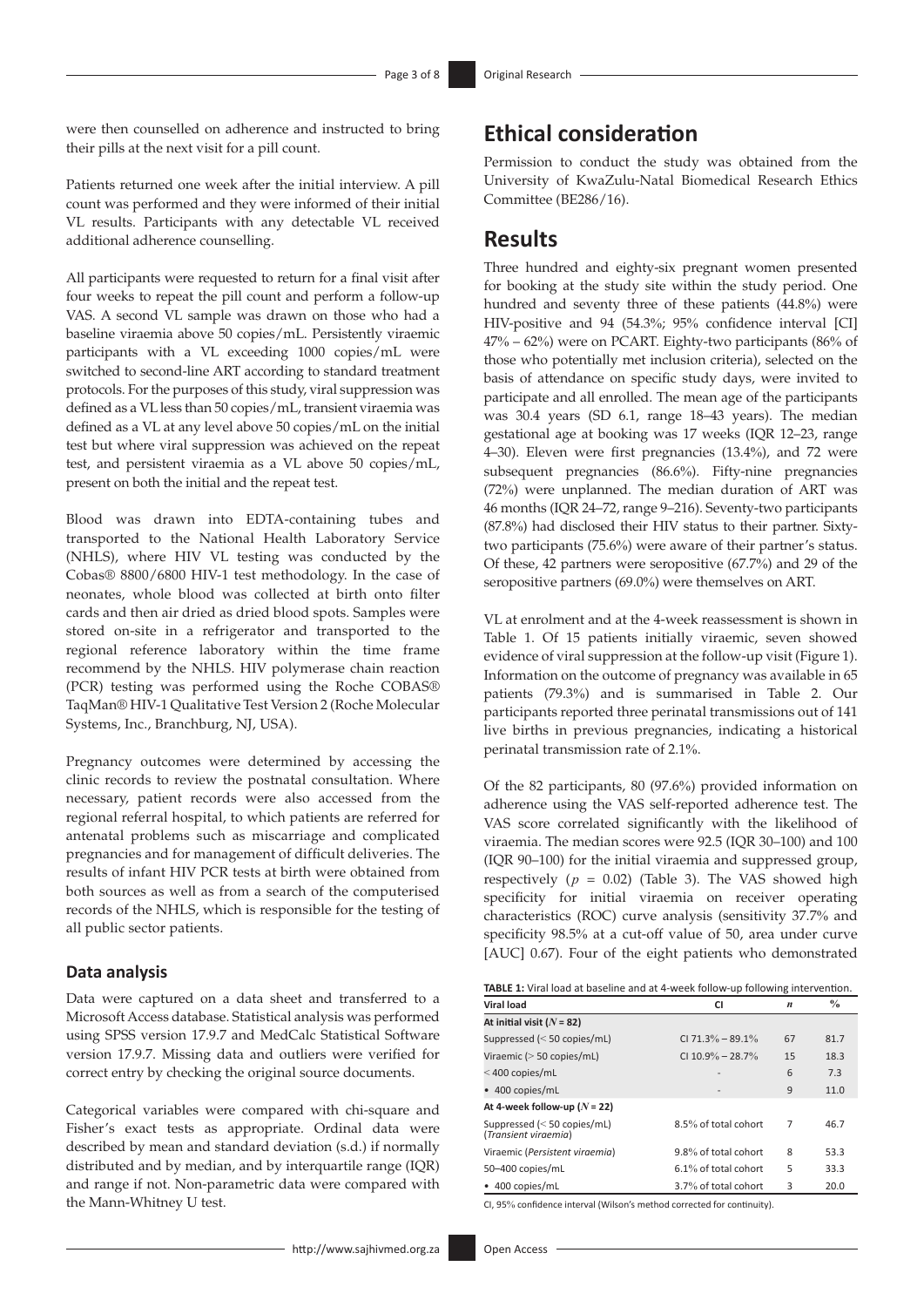

VL, viral load.

**FIGURE 1:** Evolution of viral load in 15 participants who were viraemic at the initial visit over the subsequent 4 weeks. The lower, middle and upper red lines represent viral load measurements of 50, 400 and 1000 copies/mL, respectively.

**TABLE 2:** Outcome of pregnancy in the study cohort.

| Variable             | All      | No.<br>$(n = 82)$ viraemia $(n = 67)$ viraemia $(n = 7)$ viraemia $(n = 8)$ | <b>Transient</b> | Persistent |
|----------------------|----------|-----------------------------------------------------------------------------|------------------|------------|
| Live                 | 62       | 49                                                                          | 6                |            |
| Infant PCR positive  | $\Omega$ |                                                                             | 0                | O          |
| Infant PCR negative  | 62       | 49                                                                          | 6                |            |
| Spontaneous abortion | 4        | 4                                                                           | U                | U          |
| <b>Stillbirth</b>    |          |                                                                             | $\Omega$         | $\Omega$   |
| Outcome unknown      | 15       | 13                                                                          |                  |            |

**TABLE 3:** Correlation between self-reported adherence on initial visual analogue scale and viraemic status.

| Adherence           |   | Persistent<br><b>Transient</b><br>viraemia<br>viraemia |   |                          |    | No<br>viraemia               |
|---------------------|---|--------------------------------------------------------|---|--------------------------|----|------------------------------|
|                     | n | $\frac{0}{0}$                                          | n | $\frac{0}{0}$            | n  | $\%$                         |
| Full (100%)         | 3 | 37.5                                                   | 3 | 50.0                     | 46 | 69.7                         |
| Partial $(< 100\%)$ |   | 62.5                                                   | 3 | 50.0                     | 20 | 30.3                         |
| Not reported        |   | $\overline{\phantom{a}}$                               |   | $\overline{\phantom{a}}$ |    | $\qquad \qquad \blacksquare$ |

persistent viraemia (50%) reported submaximal follow-up VAS scores, while all six patients of the transient viraemia group (100%) scored themselves at 100. Pill counts proved unreliable, given that only 15 participants (18.3%) consistently brought their pills for counting. However, viraemic patients reported more missed doses in the preceding month than did those who were suppressed: the difference approached but did not reach statistical significance ( $p = 0.08$ ).

We assessed HIV knowledge by asking standardised questions on HIV disease, condom use and ART. We scored each of the 16 questions at 0, 1 or 2 points based on whether the participants showed no understanding, partial understanding or adequate understanding, respectively. We defined adequate understanding as recognition on the part of the participant of the importance of the knowledge item in self-management of HIV infection, as well as insight into the reasons for its importance, while no understanding implied either ignorance of the item or a lack of awareness of its significance. Partial understanding was intermediate, with some awareness of the knowledge item but no insight into its



**FIGURE 2:** Distribution of knowledge scores among 82 participants. The maximum obtainable score is 32.

importance or relevance. We found knowledge to be generally good, with a median score of 23 of a possible 32 points (IQR 19–26, range 10–32) (Figure 2). The most poorly answered questions dealt with condom use, specifically the appropriate response to condoms breaking, negotiation of condom use when planning to conceive, responding to missed treatment doses, the relevance of VL monitoring and the development of antiretroviral drug resistance. We found a positive correlation of knowledge score with VAS score  $(r = 0.36, p = 0.0009)$ . Patients with full VAS compliance scored higher than those with partial compliance (median 24 [IQR 21–26] vs. 20 [IQR 18–23], *p* = 0.002). We found no correlation between knowledge score in the viraemic group (median score 22 [IQR 19.3–24.7]) versus the fully suppressed group (median score 23 [IQR 21–25], *p* = 0.36).

We aggregated a number of questions in our questionnaire to produce four indicators of social deprivation. Thirty-seven (45.1%) involuntarily slept with more than three persons in a room, nine (11.0%) had involuntarily gone without food for two or more days in the preceding six months, 18 (22.0%) had not completed secondary school and 46 (59.1%) were currently unemployed. Only 13 (15.9%) of our sample had not experienced any of these challenges, and most participants had experienced multiple challenges (Table 4). However, none of these indices correlated significantly with either adherence or viraemia.

We found no association between such parameters as gestational age, time on ART, previous PMTCT exposure, prior exposure to other ARV drugs, behavioural factors including condom use, alcohol use, disclosure and knowledge of partner status, and either adherence or viraemia (data not shown).

# **Discussion**

We found that 54% of the pregnant women seeking antenatal care at the study facility were receiving ART. Of women who booked on PCART, 18% presented with viraemia, and 47% of the viraemia was transient. Only 28% of pregnancies were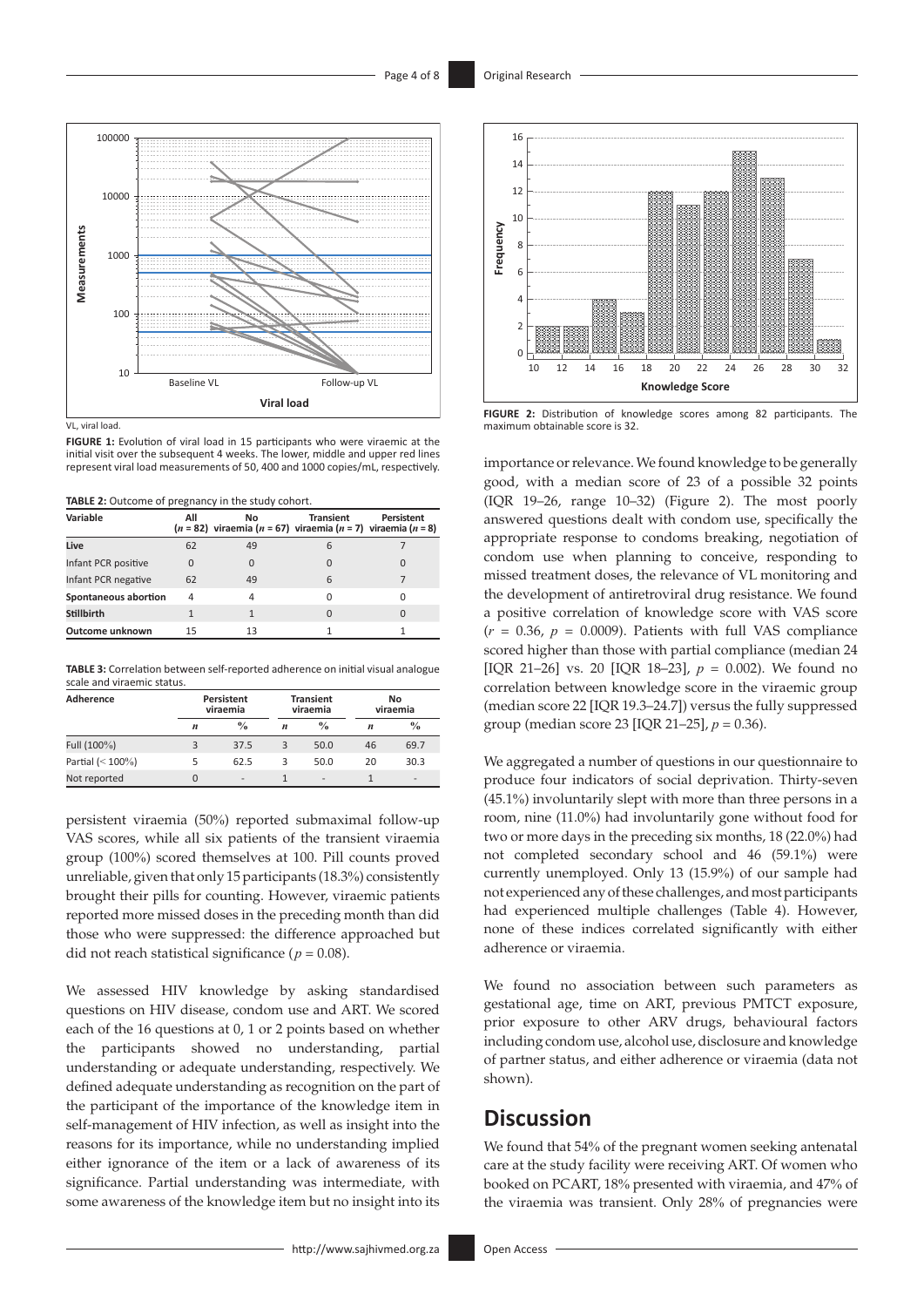**TABLE 4:** Socio-economic indicators in 82 participants and their association with viraemia (transient or persistent) and full or partial adherence, as indicated by the self-assessed visual analogue scale.

| Indicator                                  | $\boldsymbol{N}$ | $\frac{0}{0}$ | Association<br>with viraemia | <b>Association with</b><br>adherence (VAS) |
|--------------------------------------------|------------------|---------------|------------------------------|--------------------------------------------|
| <b>Highest educational level</b>           |                  |               | $p = 0.88$                   | $p = 0.86$                                 |
| Primary                                    | 18               | 21.9          |                              |                                            |
| Secondary                                  | 35               | 42.7          |                              |                                            |
| Tertiary                                   | 29               | 35.4          |                              |                                            |
| <b>Employment status</b>                   |                  |               | $p = 0.74$                   | $p = 0.72$                                 |
| Currently employed or studying             | 36               | 43.9          |                              |                                            |
| Current unemployed                         | 46               | 56.1          |                              |                                            |
| <b>Marital status</b>                      |                  |               | $p = 0.33$                   | $p = 0.81$                                 |
| Single                                     | 51               | 62.2          |                              |                                            |
| Married, stable relationship or<br>widowed | 31               | 37.8          |                              |                                            |
| <b>Consistent condom use</b>               | 12               | 15            |                              |                                            |
| Adverse socio-economic factors             |                  |               | $p = 0.79$                   | $p = 0.11$                                 |
| 0 factors                                  | 13               | 15.9          |                              |                                            |
| 1 factor                                   | 21               | 25.6          |                              |                                            |
| 2 factors                                  | 26               | 31.7          |                              |                                            |
| 3 factors                                  | 16               | 9.5           |                              |                                            |
| 4 factors                                  | 6                | 7.3           |                              |                                            |

VAS, visual analogue scale.

The adverse socio-economic factors are overcrowding, food insecurity, failure to complete secondary schooling and unemployment.

planned. Viraemia at presentation was associated with nonadherence, as evidenced by low VAS scores for viraemic patients compared to those who were virally suppressed. Knowledge, socio-economic status and previous PMTCT exposure were not associated with viraemia.

The proportion of clinic attendees on ART is higher than those reported in earlier studies at  $35\% - 38\%$ ,  $5\frac{29}{10}$  $5\frac{29}{10}$  $5\frac{29}{10}$  in keeping with increasing ART coverage in the South African population. Most of our participants were unmarried, had had an unplanned pregnancy and booked later than recommended. The mean age was 30 years, which is consistent with data from South African ANC populations on ART. A significant number had not disclosed their HIV status to their partners. The unemployment rate at 56.1% is consistent with findings in other South African studies of both antenatal populations and general HIV-positive populations,[31,](#page-7-8)[36](#page-7-13),37 and it may reflect relative disadvantage among the HIV-positive population.<sup>[38](#page-7-14)</sup>

<span id="page-4-1"></span><span id="page-4-0"></span>We found the prevalence of baseline viraemia to be 11.0% (CI 5.9% – 19.6%) at a threshold of 400 copies/mL and 18.3% (CI 11.4% – 28.0%) at 50 copies/mL. This is broadly consistent with experience in the general South African population of patients on ART and with the rates reported in South African studies of pregnant women on PCART, where prevalences of  $22\% - 23\%$  have been reported at a threshold of 50 copies/mL $^{34,39}$  $^{34,39}$  $^{34,39}$ and of  $13\%$  –  $14\%$  at a threshold of  $400$  copies/mL.<sup>24[,29](#page-7-6)</sup> Interestingly, Hoffmann et al.<sup>40</sup> have shown that resuppression may be noted even where patients harbour drug-resistant virus.

<span id="page-4-3"></span>Most of those who were initially viraemic showed a lower VL at the follow-up visit four weeks later (Table 1). Eighty per cent had a VL below 400 copies/mL and 47% a VL below 50 copies/mL. Our rate of viral resuppression is similar to

the 44% and 56% at the 50 copies/mL and 400 copies/mL thresholds shown in other South African studies in pregnant patients.[25](#page-7-2)[,29](#page-7-6) Retesting was preceded by adherence counselling without a change in treatment regimen, suggesting that initial viraemia may be at least in part a result of nonadherence.

<span id="page-4-4"></span>Eight of our participants (9.8%) remained persistently viraemic, of whom five (63%) showed LLV below 400 copies/ mL, and three (38% of the persistent group, 6% of the total cohort) had a VL exceeding 1000 copies/mL, suggesting virological failure. Cragg et al. reported a persistent viraemia rate of 3% at a threshold of 400 copies/mL,<sup>29</sup> whereas Myer et al. reported that 22% of pregnant patients receiving ART remained persistently viraemic at a threshold of 50copies/mL[.26](#page-7-3) It is concerning that the rate of viral suppression reported for patients on ART in South Africa does not appear to have improved in the past decade. Three studies concluded in or before 2008 reported viraemia rates of  $12\%$  –  $16\%$  in patients on ART,  $31,41,42$  $31,41,42$  $31,41,42$  not significantly different to our findings or to the other recent studies we quote. This is contrary to expectation. Current first-line ART regimens have better side-effect and toxicity profiles than previous regimens, which included stavudine and zidovudine, and the current pill burden of one pill per day in first-line ART is much lower than the burden of five or more pills of earlier regimens. Both these factors might be expected to improve adherence. Secondly, wider use of ART at community level could be expected to result in lower rates of reinfection in patients on ART as a result of lower levels of viraemia in HIV-positive sexual partners.<sup>43</sup> Indeed, 69% of our participants' partners who were reported to be HIVseropositive partners were themselves on ART.

<span id="page-4-11"></span><span id="page-4-10"></span><span id="page-4-9"></span><span id="page-4-8"></span><span id="page-4-7"></span><span id="page-4-6"></span><span id="page-4-5"></span><span id="page-4-2"></span>Recent reports have suggested a high prevalence of drug resistance in Southern African patients with ART failure on first-line regimens that contain tenofovir. This is frequently associated with the presence of thymidine analogue mutations and is frequently associated with resistance to other ARV drug classes as well.<sup>44,[45](#page-7-20)</sup> Numerous associations with viraemia in pregnant patients receiving ART have been reported in studies from Africa. These include ART duration, younger age, previous exposure to PMTCT, single status, non-disclosure of HIV status to their partner, illiteracy, a lower CD4+ count, concurrent TB treatment, ART commenced in third trimester of pregnancy and previous treatment default[.26,](#page-7-3)[29](#page-7-6)[,46](#page-7-21) Studies in higher-income countries, where the incidence of viraemia is lower, have found that vulnerable and disadvantaged populations are more likely to present with viraemia[.47](#page-7-22) Burch et al. found an association between viraemia and poor socio-economic circumstances, including unemployment, lack of university education, financial constraints and lack of stable housing in a British patient population[.48](#page-7-23) None of these associations were demonstrated in our study. The data from South Africa are conflicting. Azia et al. found economic constraints to be a barrier to adherence,<sup>[49](#page-7-24)</sup> while others<sup>[31](#page-7-8),41</sup> failed to identify socio-economic challenges as barriers to good ART outcomes. That socio-economic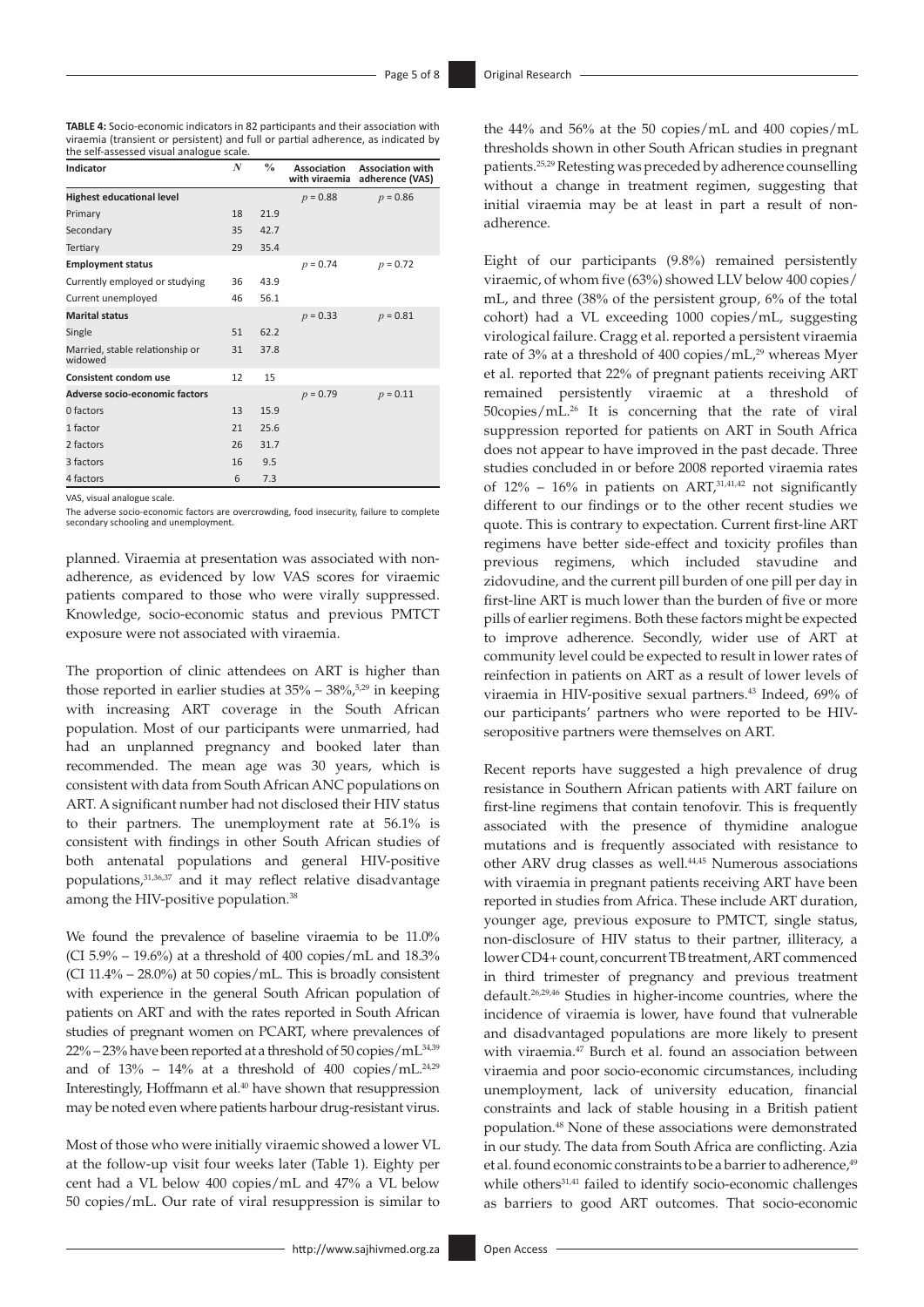<span id="page-5-0"></span>factors may not be a major determinant of the success of ART in Africa is suggested by the low rates of viraemia in ART-treated populations reported from Uganda of 11% at a threshold of 1000 copies/mL in a general population $46$  and 7% at a threshold of 400 copies/mL in pregnant patients, $50$  as well as a rate of 5% in an Ethiopian general population.<sup>51</sup> Both these countries are of lower income than South Africa. McMahon et al. also found viral suppression rates in lowincome countries to be comparable to high-income countries after 12 months of non-nucleoside reverse-transcriptase inhibitors (NNRTI)-based ART regimens.<sup>52</sup> Thus, although our inability to show an association between adverse socioeconomic circumstances and the probability of transient or persistent viraemia may have been methodological, there are indeed reasons to suspect that the lack of association is real.

<span id="page-5-2"></span>Adherence was the only factor we found to be associated with viraemia in our cohort, suggesting that poor adherence is likely to be the major factor inducing transient viraemia. Non-adherence is known to be a strong predictor of viraemia, with significant odds ratios for non-adherence in four African studies ranging from 2.4 to 3.4[.5,](#page-6-4)41,[46](#page-7-21)[,51](#page-7-26)

<span id="page-5-3"></span>We found a significant association between initial viraemia and self-reported adherence as measured with a VAS, with a high specificity (98.5%) and low sensitivity (37.7%). Furthermore, of six participants who reported full adherence but were viraemic on initial presentation, three (50%) resuppressed following adherence counselling (Figure 2). It is possible that they too were non-adherent, particularly because self-reported measures are known to overestimate adherence.[53](#page-7-28) Of eight patients with initial viraemia who admitted partial adherence on VAS, only three (38%) resuppressed following counselling. This suggests either that they were persistently non-adherent, or that some other factor, including drug resistance, was operative. These samples will be tested for resistance. An important consideration is the reported evidence suggesting that viral suppression is more tolerant of partial adherence following a prolonged period of viral suppression.<sup>41</sup> This implies that rigorous attention to adherence is particularly valuable early in the course of treatment. It is possible that some of the reportedly adherent participants with a detectable VL had failed to disclose their non-adherence, but in the absence of resistance testing this cannot be taken further.

We found that the VAS was a more reliable and practical measure of adherence than pill counts and 4- and 30-day recall. Chaiyachati et al. undertook a study comparing the predictive accuracy of five measures of non-adherence in predicting treatment failure in a community in rural KwaZulu-Natal*.* 54 They found the VAS to be highly specific (98% – 100%, dependent on the threshold used), although with low sensitivity  $(0\% - 7\%)$  in predicting adherence. Indeed, they found that no method had both acceptable sensitivity and acceptable specificity, and the accuracy of the VAS was not inferior to any other method in terms of either sensitivity or specificity.

<span id="page-5-1"></span>Although the level of knowledge shown by our participants is reassuring, it is of concern that some participants were not aware about post-exposure prophylaxis and emergency contraception in the event of condoms breaking, nor about how to safely negotiate condom use when planning conception. We found our cohort to lack sufficient knowledge about the danger of non-adherence. The knowledge shown by our participants is consistent with that shown in other KwaZulu-Natal studies.55,56 Haffejee et al., in their study of women in a low-income community, found that although women had general knowledge about HIV they lacked knowledge of specific prevention behaviour.<sup>56</sup> Mindry et al. found that ART clinic patients had insufficient knowledge on safe conception methods.<sup>55</sup>

Ninety-three per cent of pregnancies in our study whose outcomes were known resulted in live births (Table 2). We were unable to determine the outcomes of 18% of pregnancies in our cohort. These were patients who delivered at institutions other than the study ANC or its referral hospital, whose infant PCR could not be identified through laboratory records on a search by mother's identifying data and who were not contactable by telephone.

None of the infant birth PCR results showed inutero HIV transmission (Table 2). This study did not measure viraemia at the time of delivery. Confidence intervals are wide given our small sample size, and thus caution is needed in interpreting our finding of zero MTCT. However, we believe it probable that very few if any of our participants would have been viraemic at the time of labour, given that the patients with transient viraemia had resuppressed, while those with persistent viraemia were referred for further intervention, including a change in regimen. Even the historical perinatal transmission rate of 2.3% reported by our participants for their previous pregnancies is much lower than the rate of MTCT of approximately 15% – 45% recorded in the pre-ART era, $20$  in keeping with much improved outcomes with modern approaches.

We believe our study is valuable in that it prospectively followed a group of patients on PCART, as opposed to those commencing ART in pregnancy. It also sought to correlate viraemia with possible causal factors, including adherence and socio-economic disadvantage. However, it is subject to a number of limitations, particularly in that it was a crosssectional study and that only the viraemic group had followup VL taken to determine persistence or transience of viraemia. Serial VL measurement in all patients at regular intervals until delivery would be necessary to understand the natural history of viraemia in pregnancy fully. The factors driving loss of viral suppression were not rigorously identified. Infant PCR results were incomplete, a consequence of a fragmented healthcare system with poor continuity of care.

With an increasing number of perinatally infected girls born in the era before comprehensive ART coverage now reaching childbearing age, and increasing national ART coverage expected with the Universal Test and Treat initiative,<sup>57</sup> the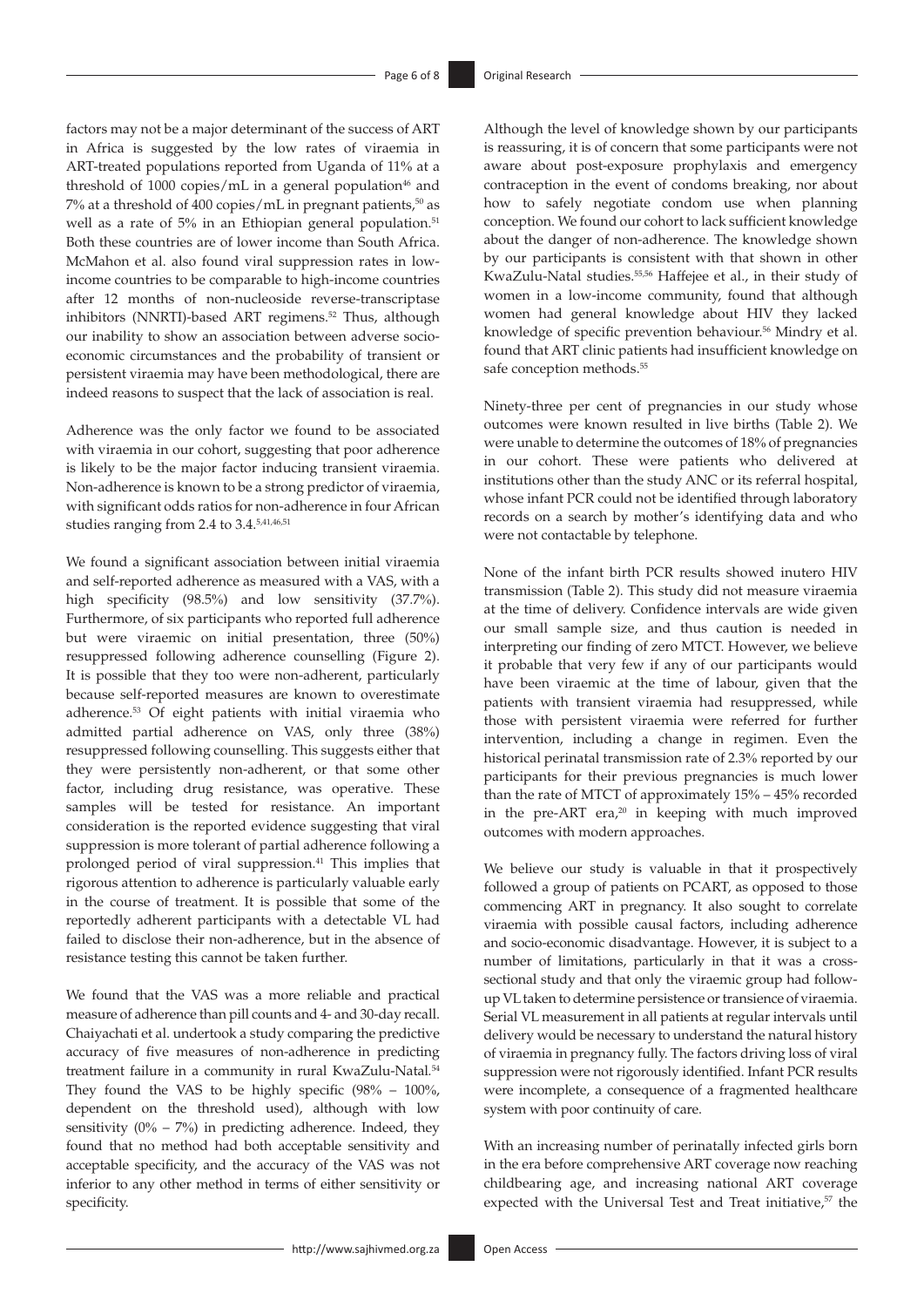number of women entering ANC on PCART will rise. Our findings suggest that 80% of women on PCART accessing antenatal care in a South African semirural setting are virologically suppressed. Though below the aspirational target of  $90\%$  suppression rate by  $2020<sup>16</sup>$  $2020<sup>16</sup>$  $2020<sup>16</sup>$  it is encouraging, as is the zero MTCT rate we noted.

There is a need for further study, including qualitative studies to delineate both the causal factors driving viraemia in pregnancy and its natural history, particularly in terms of the development of maternal virological failure and the rate of vertical transmission. Viraemia rates are still too high, and the factors responsible for this need to be identified and their prevention built into PMTCT programmes, including attention to upstream factors such as education and the prevention of unplanned pregnancies.<sup>58</sup>

We identified two areas of particular concern. Firstly, 72% of pregnancies were unplanned in a population of patients on ART, thus depriving them and their partners of the opportunity for protective measures such as timed intercourse, planned interruption of regular condom use and pre-exposure prophylaxis for the non-infected partner. Even in the remaining 28%, we found no evidence of planning of conception in collaboration with healthcare service providers. Secondly, we were unable to determine birth outcomes for 18% of our pregnancies despite our best efforts, which speaks to the fragmentation of our healthcare system even within the PMTCT cascade, as well as serious deficits in communication and sharing of critical information between providers.

Finally, we have shown that self-reported non-adherence using the VAS has value. The VAS is not commonly employed for the assessment of adherence in our environment. However, it is a quick and simple method and should be developed further as part of routine patient assessment.

# **Conclusion**

One-fifth of HIV-positive pregnant women on PCART are viraemic at antenatal booking. ART programmes miss the opportunity to either optimise viral suppression in this group of women before conception occurs or to offer contraception services. Non-adherence is a very important factor in viraemia, and a concerted effort by both healthcare workers and patients is necessary to achieve optimum adherence to ART. The rate of unplanned pregnancies is high; therefore, more action is required to meet the contraception needs of HIV-positive women as pregnancy prevention is an effective means of PMTCT. More effective integration of such services as family planning, ARV treatment, reproductive health, maternal and neonatal services, as recommended in national guidelines, is necessary.59

# **Acknowledgements Competing interests**

The authors declare that they have no financial or personal relationship(s) that may have inappropriately influenced them in writing this article.

### **Authors' contributions**

V.N. conceptualised and provided the initial design of the study, was responsible for all interviews and data collection, undertook the initial analysis and interpretation of results and was the lead author in the writing of the manuscript. R.J.H. contributed to the design of the study, the analysis and interpretation of results, and the writing of the manuscript. W.P.M. contributed to the design of the study and data collection.

### **References**

- <span id="page-6-0"></span>1. [Joint United Nations Programme on HIV/AIDS. The gap report. Geneva,](#page-0-0)  [Switzerland: Joint United Nations Programme on HIV/AIDS; 2014.](#page-0-0)
- <span id="page-6-1"></span>2. [Joint United Nations Programme on HIV/AIDS. UNAIDS data 2017. Geneva,](#page-0-1)  [Switzerland: Joint United Nations Programme on HIV/AIDS; 2017.](#page-0-1)
- <span id="page-6-2"></span>3. [Joint United Nations Programme on HIV/AIDS. Global report: UNAIDS report on](#page-0-2)  [the global AIDS epidemic 2010. Geneva, Switzerland: Joint United Nations](#page-0-2)  [Programme on HIV/AIDS; 2010. Report No.: 9291738719.](#page-0-2)
- <span id="page-6-3"></span>4. [South African National Department of Health. The 2012 national antenatal](#page-0-3)  [sentinel HIV & Herpes simplex type-2 prevalence survey in South Africa. Pretoria,](#page-0-3)  [South Africa: South African National Department of Health; 2013.](#page-0-3)
- <span id="page-6-4"></span>5. Myer L, Phillips T, Manuelli V, et al. Evolution of antiretroviral therapy services for HIV-infected pregnant women in Cape Town, South Africa. J Acquir Immune Defic Syndr. 2015;69:e57–e65. <https://doi.org/10.1097/QAI.0000000000000584>
- 6. Laut KG, Shepherd LC, Pedersen C, et al. Associations between HIV-RNA-based indicators and virological and clinical outcomes. AIDS. 2016;30:1961–1972. <https://doi.org/10.1097/QAD.0000000000001144>
- 7. Hermans LE, Moorhouse MA, Carmona S, et al., editors. Increased risk of cART failure after low-level viremia under WHO guidelines. Conference on retroviruses and opportunistic infections; 2017 Feb 13–16; Seattle, WA.
- Nachega JB, Uthman OA, Anderson J, et al. Adherence to antiretroviral therapy during and after pregnancy in low-income, middle-income, and high-income countries: A systematic review and meta-analysis. AIDS. 2012;26:2039–2052. <https://doi.org/10.1097/QAD.0b013e328359590f>
- 9. Jordan MR, Bennett DE, Bertagnolio S, Gilks CF, Sutherland D. World Health Organization surveys to monitor HIV drug resistance prevention and associated factors in sentinel antiretroviral treatment sites. Antivir Ther. 2008;13:15.
- <span id="page-6-5"></span>10. [Gallant JE. Making sense of blips. J Infect Dis. 2007;196:1729–1731.](#page-1-0) [https://doi.](https://doi.org/10.1086/523705) [org/10.1086/523705](https://doi.org/10.1086/523705)
- <span id="page-6-6"></span>11. [Sorstedt E, Nilsson S, Blaxhult A, et al. Viral blips during suppressive antiretroviral](#page-1-1)  [treatment are associated with high baseline HIV-1 RNA levels. BMC Infect Dis.](#page-1-1)  [2016;16:305.](#page-1-1) <https://doi.org/10.1186/s12879-016-1628-6>
- <span id="page-6-7"></span>12. [Tobin NH, Learn GH, Holte SE, et al. Evidence that low-level viremias during](#page-1-2)  [effective highly active antiretroviral therapy result from two processes: Expression](#page-1-2)  [of archival virus and replication of virus. J Virol. 2005;79:9625–9634.](#page-1-2) [https://doi.](https://doi.org/10.1128/JVI.79.15.9625-9634.2005) [org/10.1128/JVI.79.15.9625-9634.2005](https://doi.org/10.1128/JVI.79.15.9625-9634.2005)
- <span id="page-6-8"></span>13. [Gandhi RT, McMahon DK, Bosch RJ, et al. Levels of HIV-1 persistence on](#page-1-3) [antiretroviral therapy are not associated with markers of inflammation or](#page-1-3) activation. PLOS Pathog. 2017;13:e1006285. https://doi.org/10.1371/journa [ppat.1006285](https://doi.org/10.1371/journal.ppat.1006285)
- <span id="page-6-9"></span>14. Elvstam O, Medstrand P, Yilmaz A, et al. Virological failure and all-cause mortality<br>in HIV-positive adults with low-level viremia during antiretroviral treatment. PLoS<br>[One. 2017;12:e0180761.](#page-1-4) https://doi.org/10.1371/jo
- <span id="page-6-10"></span>15. Ryscavage P, Kelly S, Li JZ, Harrigan PR, Taiwo B. Significance and clinical<br>management of persistent low level viremia and very low level viremia in HIV-1<br>infected patients. Antimicrob Agents Chemother. 2014;58(7):358 [doi.org/10.1128/AAC.00076-14](https://doi.org/10.1128/AAC.00076-14)
- <span id="page-6-11"></span>16. [Joint United Nations Programme on HIV/AIDS. 90-90-90: An ambitious treatment](#page-1-5)  [target to help end the AIDS epidemic. Geneva, Switzerland: Joint United Nations](#page-1-5)  [Programme on HIV/AIDS; 2014.](#page-1-5)
- <span id="page-6-12"></span>17. [Peters R, Kekana M, Cole-Hamilton S, Mongwe MW, Railton J. Towards the HIV](#page-1-6)  [90-90-90 target: A simple and low-cost intervention to improve viral load](#page-1-6)  [completion. HIV Nurs Matt. 2016;7:35–39.](#page-1-6)
- <span id="page-6-13"></span>18. [Mzingwane ML, Tiemessen C, Richter KL, et al. Pre-treatment minority HIV-1 drug](#page-1-7)  [resistance mutations and long term virological outcomes: Is prediction possible?](#page-1-7)  [Virol J. 2016;13:170.](#page-1-7) <https://doi.org/10.1186/s12985-016-0628-x>
- <span id="page-6-14"></span>19. [Bull L, Khan AW, Barton S. Management of HIV infection in pregnancy. Obstet](#page-1-8)  [Gynaecol Reprod Med. 2015;25:273–278.](#page-1-8) [https://doi.org/10.1016/j.ogrm.](https://doi.org/10.1016/j.ogrm.2015.07.004) [2015.07.004](https://doi.org/10.1016/j.ogrm.2015.07.004)
- <span id="page-6-15"></span>20. Mandelbrot L, Tubiana R, Le Chenadec J, et al. No perinatal HIV-1 transmission<br>from women with effective antiretroviral therapy starting before conception. Clin<br>Infect Dis. 2015;61:1715-1725. https://doi.org/10.1093/ci
- <span id="page-6-16"></span>21. [Reliquet V, Winer N, Chereau N, et al. The spectrum of HIV mother-to-child](#page-1-10)  [transmission risk. J Int AIDS Soc. 2014;17:19703.](#page-1-10) [https://doi.org/10.7448/IAS.](https://doi.org/10.7448/IAS.17.4.19703) [17.4.19703](https://doi.org/10.7448/IAS.17.4.19703)
- <span id="page-6-17"></span>22. [Kennedy CE, Yeh PT, Pandey S, Betran AP, Narasimhan M. Elective cesarean](#page-1-11)  [section for women living with HIV: A systematic review of risks and benefits. AIDS.](#page-1-11)  [2017;31:1579.](#page-1-11) <https://doi.org/10.1097/QAD.0000000000001535>